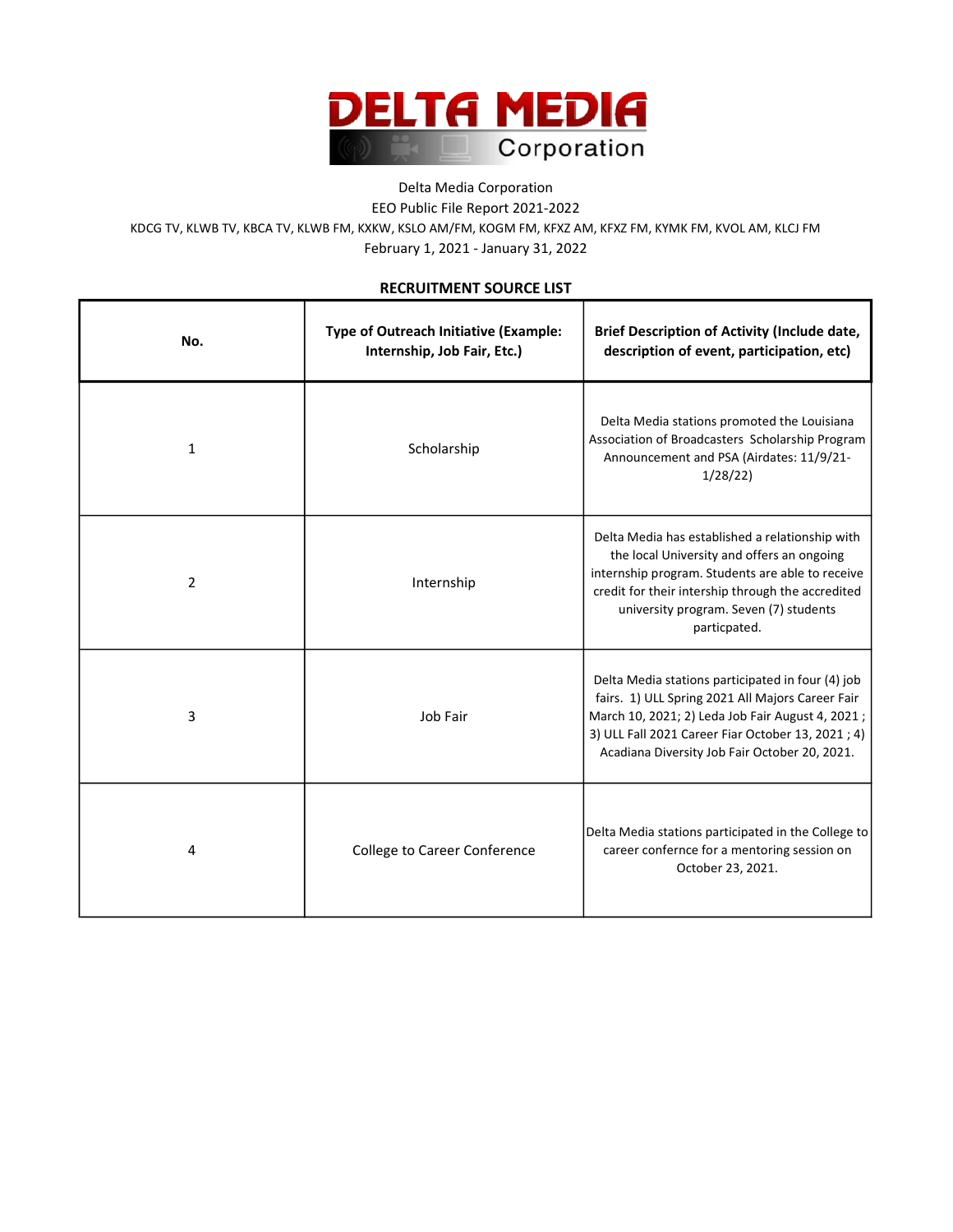

Delta Media Corporation

EEO Public File Report 2020-2021

KDCG TV, KWLB TV, KBCA TV, KLWB FM, KXKW, KSLO AM/FM, KOGM FM, KFXZ AM, KFXZ FM, KYMK FM, KVOL AM, KLCJ FM

February 1, 2020 - January 31, 2021

POSITIONS FILLED DURING REPORTING PERIOD

| <b>Job Title</b>                     | <b>Sources Used To Fill Position (Numbers</b><br>correspond to the number used in the<br><b>Recruitement Source List)</b> | <b>Source Referring Hiree</b> |
|--------------------------------------|---------------------------------------------------------------------------------------------------------------------------|-------------------------------|
| <b>Account Executive</b>             | 1-4, 6, 16, 18-21, 26, 30, 43, 46, 50                                                                                     | KLWB-FM On Air Promo          |
| <b>Bilingual Markting Specialist</b> | 1-4, 6, 16, 18-21, 26, 30, 43, 46, 50                                                                                     | KSLO AM/FM On Air Promo       |
| <b>Account Executive</b>             | 1-4, 6, 16, 18-21, 26, 30, 43, 46, 50                                                                                     | KLWB-FM On Air Promo          |
| <b>Account Executive</b>             | 1-4, 6, 8, 16, 18-21, 26, 30, 43, 46, 50                                                                                  | <b>Professional Reference</b> |
| Director of Sales                    | 1-4, 6, 16, 18-21, 26, 30, 43, 46, 50                                                                                     | <b>Professional Reference</b> |
| <b>Operations Manager</b>            | 5                                                                                                                         | In House Recruitment          |
| Director of Digital Content          | 1-4, 5-6, 16, 18-21, 26, 30, 43, 46, 50                                                                                   | In House Recruitment          |
| Afternoon On-Air Personality         | 6,27                                                                                                                      | <b>Professional Reference</b> |
| <b>Traffic Assistant</b>             | 1-4, 16, 21, 26, 30, 43, 50                                                                                               | Indeed                        |
| <b>Traffic Assistant</b>             | 1-4, 16, 21, 26, 30, 50                                                                                                   | <b>UL Career Fair</b>         |
| <b>Accounting Assistant</b>          | 1-4, 7, 16, 21, 26, 30, 43, 50                                                                                            | Reffered by Friend            |
| On-Air Personality                   | 8                                                                                                                         | Professional Reference        |
| <b>Board Operator</b>                | 8                                                                                                                         | <b>Professional Reference</b> |
| Morning Show Producer                | 6, 8, 27                                                                                                                  | <b>Professional Reference</b> |
| Afternoon Show Producer              | 5                                                                                                                         | In House Recruitment          |
| Morning Show Producer                | 5                                                                                                                         | In House Recruitment          |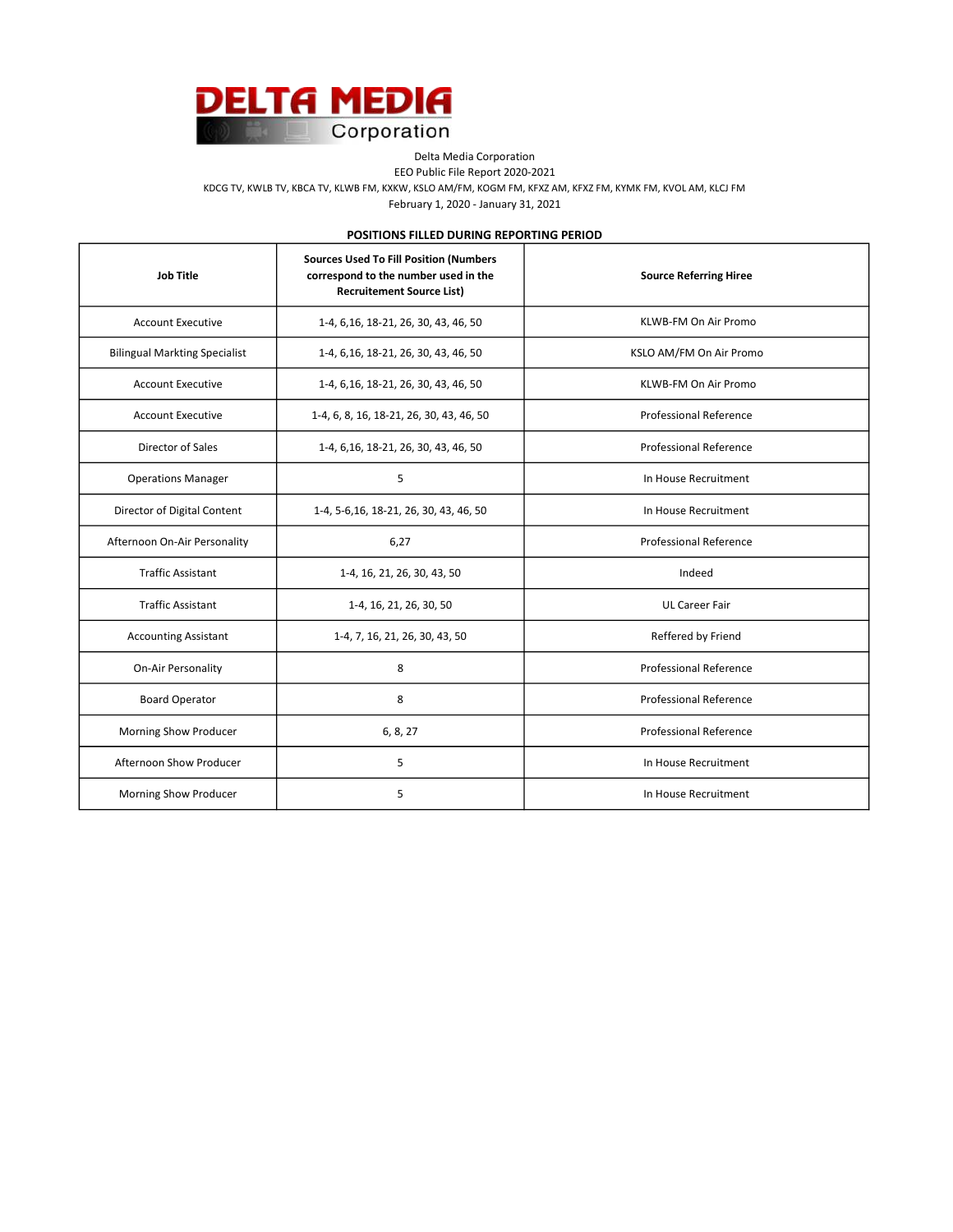

Delta Media Corporation

EEO Public File Report 2020-2021

February 1, 2020 - January 31, 2021

## RECRUITMENT SOURCE LIST

|                |                                                                        | Entitled to  | No. Interviewees       |
|----------------|------------------------------------------------------------------------|--------------|------------------------|
| No.            | <b>Recruitment Source</b><br>(Name, address, contact person, telephone | Vacancy      | <b>Referred During</b> |
|                | number)                                                                | Notification | Reporting Period by    |
|                |                                                                        | (Yes/No)     | Source                 |
|                | LAB                                                                    |              |                        |
|                | Contact: Polly Prince Johnson                                          |              |                        |
| 1              | www.broadcasters.org                                                   | No           | 0                      |
|                | 660 Florida Street, Baton Rouge, LA 70801                              |              |                        |
|                | 225-267-4522                                                           |              |                        |
| $\overline{2}$ | University of Louisiana at Lafayette                                   |              |                        |
|                | Contact: Kim Billeadeau                                                |              |                        |
|                | 104 E. University Ave, Lafayette, LA 70504                             | No           | $\pmb{0}$              |
|                | 337-262-5300                                                           |              |                        |
|                | careerservices.louisiana.edu                                           |              |                        |
|                | Acadianahelpwanted.com                                                 |              |                        |
| 3              | <b>Contact: Shelby Marion</b>                                          | No           | 0                      |
|                | 6465 Greenwood Plaza Blvd. Ste. 400, Centennial, CO 80111              |              |                        |
|                | 303-562-0236                                                           |              |                        |
|                | LEDA                                                                   |              |                        |
|                | Contact: Ryan Lagrange                                                 |              |                        |
| 4              | 211 E. Deval Court, Lafayette LA 70504                                 | No           | 0                      |
|                | 337-593-1400                                                           |              |                        |
|                | lafayette.org/jobs                                                     |              |                        |
|                | <b>In House Recruitment</b>                                            |              |                        |
| 5              | Contact: Chuck Wood                                                    | No           | 4                      |
|                | 3501 NW Evangeline Thruway, Carencro LA 70520                          |              |                        |
|                | 337-896-1600                                                           |              |                        |
|                | KXKW-FM, KLWB-FM, KFXZ-FM, KYMK-FM, KOGM-FM, KSLO AM/FM                |              |                        |
| 6              | Contact: Chuck Wood                                                    | No           | 4                      |
|                | 3501 NW Evangeline Thruway, Carencro LA 70520                          |              |                        |
|                | 337-896-1600                                                           |              |                        |
| $\overline{7}$ | <b>Referred by Friend</b>                                              | No           | $\mathbf{1}$           |
| 8              | <b>Professional Reference</b>                                          | No           | 6                      |
|                | <b>NAACP</b>                                                           |              |                        |
| 9              | Contact: Janelle Chagois                                               | No           | 0                      |
|                | 604 St. John Street, Lafayette, LA 70501                               |              |                        |
|                | 337-233-4262                                                           |              |                        |
|                | <b>United Negro College Fund</b>                                       |              |                        |
| 10             | Contact: Sylvia Waler                                                  | No           | 0                      |
|                | 8260 Willow Oaks Corporate Drive, Fairfax, VA 22031                    |              |                        |
|                | 225-820-0165                                                           |              |                        |
|                | <b>Hispanic Chamber of Commerce</b>                                    |              |                        |
| 11             | Contact: Darlene Kattan                                                | No           | 0                      |
|                | PO Box 58031, Metairie, LA 70158                                       |              |                        |
|                | 504-885-4262                                                           |              |                        |
|                | Monroe Women's Business & Professional Association                     |              |                        |
| 12             | Contact: Judy Wilson                                                   | No           | 0                      |
|                | 6011 Desiard #40, Monroe, LA 71209                                     |              |                        |
|                | 318-342-8807                                                           |              |                        |
|                | <b>Urban League of New Orleans</b>                                     |              |                        |
| 13             | Contact: Gilda Ebanks                                                  | No           | 0                      |
|                | 2912 Canal Street, New Orleans, LA 70119                               |              |                        |
|                | 504-620-2332                                                           |              |                        |
| 14             | <b>National Council of Negro Women</b>                                 |              |                        |
|                | Contact: Pamela White                                                  | No           | 0                      |
|                | PO Box 8013, New Orleans, LA 70182                                     |              |                        |
|                | 504-827-0050                                                           |              |                        |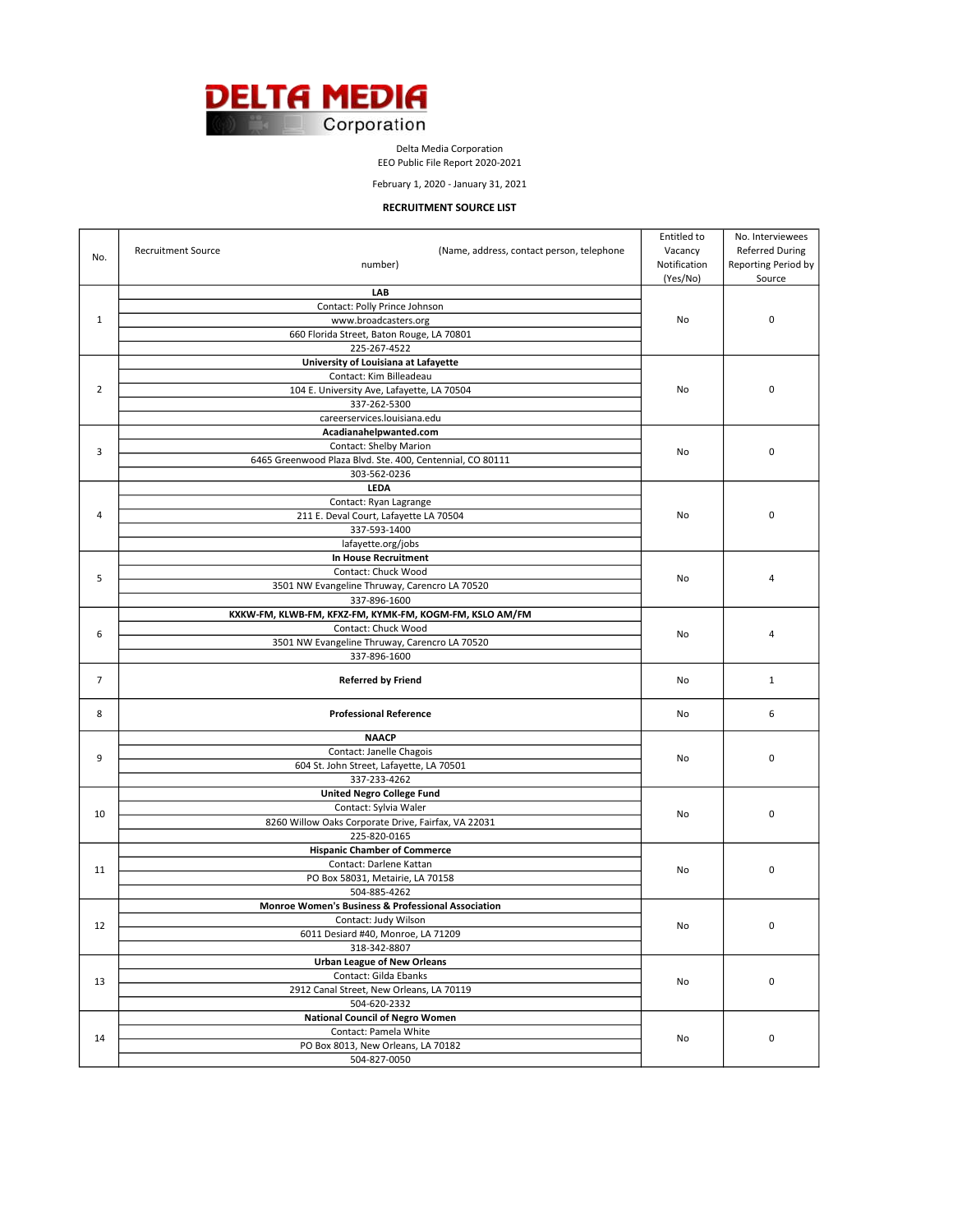|    | Army Career and Alumni Program                                                              |    |             |
|----|---------------------------------------------------------------------------------------------|----|-------------|
| 15 | Contact: Tami B Culbreath                                                                   | No | $\mathbf 0$ |
|    | 7950 Alabama Ave. Bldg. 2155 Ste. 105, Fort Polk, LA 71459                                  |    |             |
|    | 337-531-1591                                                                                |    |             |
|    | LSU<br><b>Contact: Amy Caillouet</b>                                                        |    |             |
| 16 | 1502 Patrick F Taylor Hall, Baton Rouge, LA 70803                                           | No | $\mathbf 0$ |
|    | 225-578-2162                                                                                |    |             |
|    | Website: lafayetteradioadvertising.com                                                      |    |             |
|    | Contact: Dave Landry                                                                        |    |             |
| 17 | 1749 Betrand Drive, Lafayette, LA 70506                                                     | No | $\mathsf 0$ |
|    | 337-233-6000                                                                                |    |             |
|    | Southern University of Baton Rouge                                                          |    |             |
| 18 | Contact: Tamara Montgomery                                                                  | No | $\mathsf 0$ |
|    | PO Box 10400, Baton Rouge, LA 70813                                                         |    |             |
|    | 225-771-4500                                                                                |    |             |
|    | Louisiana Tech Career College                                                               |    |             |
| 19 | email: careercenter@latech.edu<br>305 Wisteria Street, Ruston, LA 71272                     | No | $\mathsf 0$ |
|    | 318-257-4336                                                                                |    |             |
|    | <b>Southeastern University</b>                                                              |    |             |
|    | Contact: Stormy Bougeois                                                                    |    |             |
| 20 | 548 Western Ave. Hammond, LA 70402                                                          | No | $\mathsf 0$ |
|    | website: www.selu.edu/career                                                                |    |             |
|    | 985-549-2121                                                                                |    |             |
|    | <b>McNeese State University</b>                                                             |    |             |
|    | Contact: Cheryl Bellard                                                                     |    |             |
| 21 | 4205 Ryan St. Lake Charles, LA 80609                                                        | No | $\mathsf 0$ |
|    | website: mcneese.edu/career                                                                 |    |             |
|    | 337-475-5612                                                                                |    |             |
|    | <b>Tulane University</b>                                                                    |    |             |
| 22 | <b>Contact: Michelle Elking</b>                                                             | No | $\mathsf 0$ |
|    | 6823 St. Charles Ave. New Orleans, LA 70118<br>website: tulane-csm.symplicity.com/employers |    |             |
|    | 504-865-5000                                                                                |    |             |
|    | <b>Delgado Community College</b>                                                            |    |             |
|    | Contact: Brian Simon                                                                        |    |             |
| 23 | 615 City Park Ave. New Orleans, LA 70119                                                    | No | 0           |
|    | email: bsimon@dcc.edu                                                                       |    |             |
|    | 504-671-5000                                                                                |    |             |
|    | Our Lady of Holy Cross College                                                              |    |             |
|    | Contact: Jennifer Tubwell                                                                   |    |             |
| 24 | 4123 Woodland Drive, New Orleans, LA 70131                                                  | No | 0           |
|    | email: jtubwell@olhcc.edu                                                                   |    |             |
|    | 504-394-7744<br>Southern University of New Orleans                                          |    |             |
|    | Contact: Joe Marion                                                                         |    |             |
| 25 | 6400 Press Drive, New Orleans, LA 70126                                                     | No | $\mathsf 0$ |
|    | email: jmarion@suno.edu                                                                     |    |             |
|    | 504-286-5389                                                                                |    |             |
|    | LA Works / Department of Labor                                                              |    |             |
| 26 | Contact: Greg Ganier                                                                        | No | 0           |
|    | 1001 N. 23rd Street, Baton Rouge, LA 70802                                                  |    |             |
|    | 337-948-1377                                                                                |    |             |
|    | Allaccess.com                                                                               |    |             |
| 27 | Contact: Mark Capuano                                                                       | No | 20          |
|    | 11 Music Circle Suite 101, Nashville, TN 37203                                              |    |             |
|    | 615-252-6400                                                                                |    |             |
| 28 | Louisianagrads.com                                                                          | No | $\mathsf 0$ |
|    | Contact: Tara<br>email: tara@businessreport.com                                             |    |             |
|    | AMFMJOBS.com                                                                                |    |             |
|    | Contact: Mark Holloway                                                                      |    |             |
| 29 | PO Box 4116, Oceanside, CA 92052                                                            | No | $\mathsf 0$ |
|    | 800-374-0119                                                                                |    |             |
|    | <b>Remington College</b>                                                                    |    |             |
|    | Contact: Melanie Wallace                                                                    |    |             |
| 30 | 118 Rue Fountaine, Lafayette, LA 70508                                                      | No | $\mathsf 0$ |
|    | 337-981-4010                                                                                |    |             |
|    | email: melanie.wallace@remingtoncollege.edu                                                 |    |             |
|    | <b>Grambling University</b>                                                                 |    |             |
| 31 | Contact: Johnny Patterson                                                                   |    |             |
|    | 403 Main Street, Grambling, LA 71245                                                        | No | $\mathsf 0$ |
|    | 318-274-2346                                                                                |    |             |
|    | email: millagea@gram.edu                                                                    |    |             |